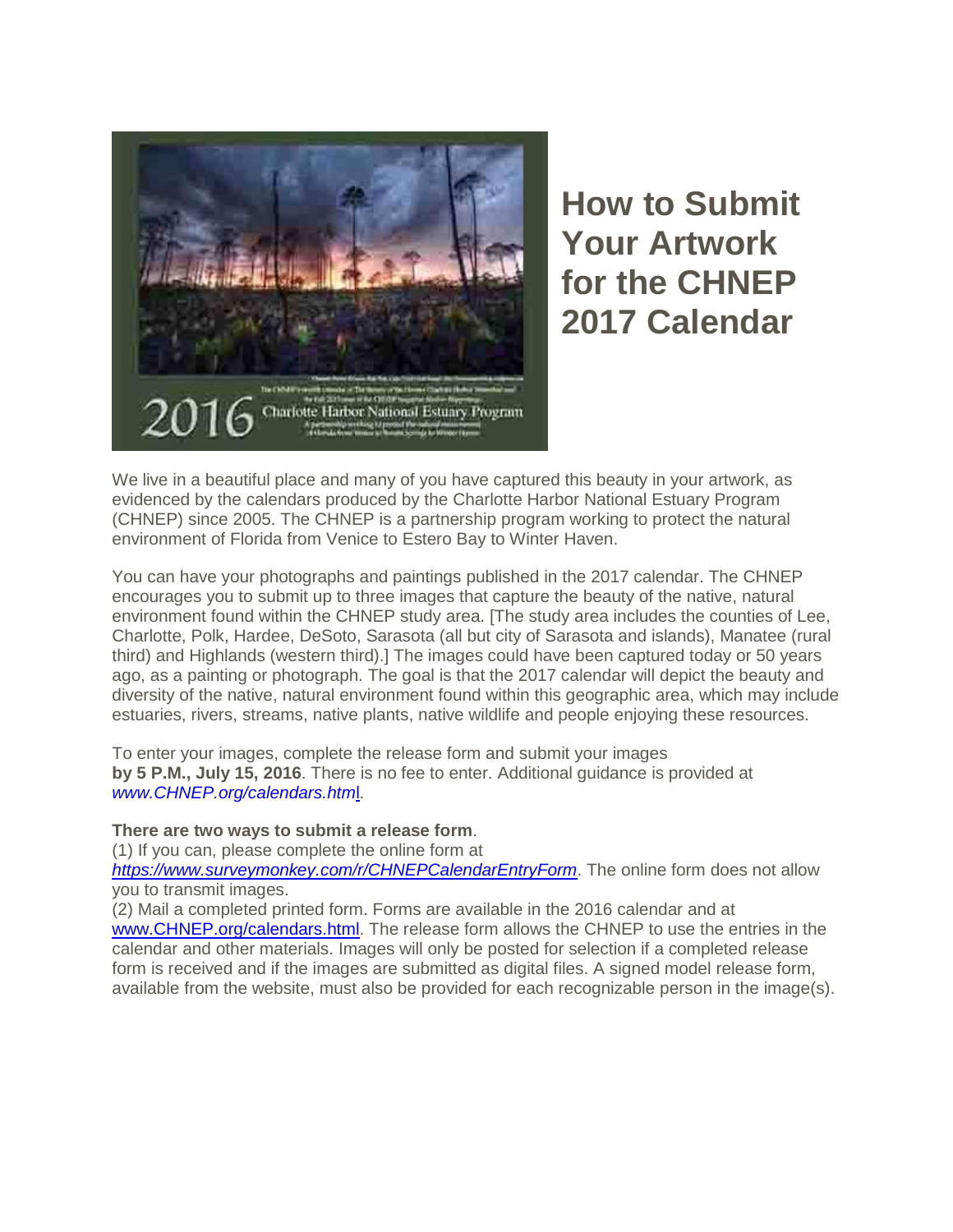# **There are three ways to submit JPEG or TIFF versions of your images**.

Submit your images by

(1) A file sharing service such as DropBox. Send a notice to *[maran@chnep.org](mailto:maran@chnep.org)* that you have used a file sharing service.

(2) Send your images as attachments (not embedded) by email to *[maran@chnep.org](mailto:maran@chnep.org)*.

(3) Mail a CD or thumb drive with your images to: CHNEP Calendar, 326 W Marian Ave, Punta Gorda FL 33950. Please write your name and "2017" on the face of the CD. You will receive an email confirming the images were received. If you do not receive this confirmation email, your entries were not received.

### **Please keep in mind:**

- All entries must be provided as JPEG or TIFF files.
- Submit the best version of the entries you have available.
- Don't submit images that are similar to each other.
- Images of animals in distress because of possible interference or harassment will not be considered.
- For those sending large files or who use a Mac computer, consider using a service such as DropBox. In the past, some who sent large files or used a Mac had their attachments converted into embedded files by the computers. Embedded files lose too much resolution, making the entries unusable for commercial printing.
- The CHNEP is a partnership to protect the native, natural environment of southwest Florida. The calendar must be consistent with this purpose.
- Entries of nonnative plants and animals, especially those that are invasive, will not be considered. With the first 12 calendars, the CHNEP advised entrants if they had submitted images that would not be considered and allowed them to send in alternate entries. We will not be able to continue this practice.
- With the first 10 calendars, half of the entries have been of birds. Because the goal is to show diversity, entries of other subjects have a better chance of being used. You may wish to review the first 10 calendars to see what you can identify that hasn't been featured. In general, we have not received many entries of sea life, landscapes (especially of our estuaries), weather, plants (from fields of flowers to our majestic oaks) and people enjoying the environment.

The calendar will be mailed to every subscriber to the CHNEP magazine *Harbor Happenings* as of Sept. 15, 2016. Subscribe by completing an online request form at [www.CHNEP.org.](http://r20.rs6.net/tn.jsp?f=0019PYqyBEFRmvvj1FrMdGYqfipJbGVK73ixWT5P6s_wwXuWxAd6h4jF_k4P-vfkS_N4hhFEvRBmGRCmLYW8pmqpnDd8QXhedx4xWWg-yVoPxNzLgROWesSA4CipjfYt9Dj5PKxunfvwQ5cg-Y35YqHcZHLk4cWlx2C9YgVevWLeds=&c=EwXvbHCA76BaXM-hgFzga33wCmN3BKnP6uUMFjmcJn2xVPk7BAL9uA==&ch=CDOtU6-IzwJFR5JFHH-NEU_6Iusx1ovPXsAmGYWtIDBjJ2RymWqorg==) (If you submit images, you'll automatically be added to receive the magazine and calendar. There is no need to do anything more.) The calendar may also be available for pick up at locations such as libraries and nature centers. Requests received after Sept. 15 must make a \$15 donation to the CHNEP Friends to help cover the additional cost in time and postage.

# **Support by donating.**

The calendars and many other projects are funded by those committed to helping protect the natural environment of southwest Florida, including our financial partners and you. If you would like to make a donation, please do so through The Friends of Charlotte Harbor Estuary, Inc., also known as CHNEP Friends, a 501(c)3 not-for-profit organization. Donations can be made by visiting

*[www.CHNEPfriends.org](http://r20.rs6.net/tn.jsp?f=0019PYqyBEFRmvvj1FrMdGYqfipJbGVK73ixWT5P6s_wwXuWxAd6h4jF_k4P-vfkS_NdUwDICiDNGbjByXjQurnjwO8GAz-TjymEuh9q3rI27vkggCs47j0-o4EtpTRGP6E-C1waP-UHK0_wcaia3VnnODCD40aBoPpICh1LDbIef8=&c=EwXvbHCA76BaXM-hgFzga33wCmN3BKnP6uUMFjmcJn2xVPk7BAL9uA==&ch=CDOtU6-IzwJFR5JFHH-NEU_6Iusx1ovPXsAmGYWtIDBjJ2RymWqorg==)* to use PayPal or a credit card or by mailing a check payable to The Friends of Charlotte Harbor Estuary, Inc., to P.O. Box 511422, Punta Gorda, FL 33951-1422.